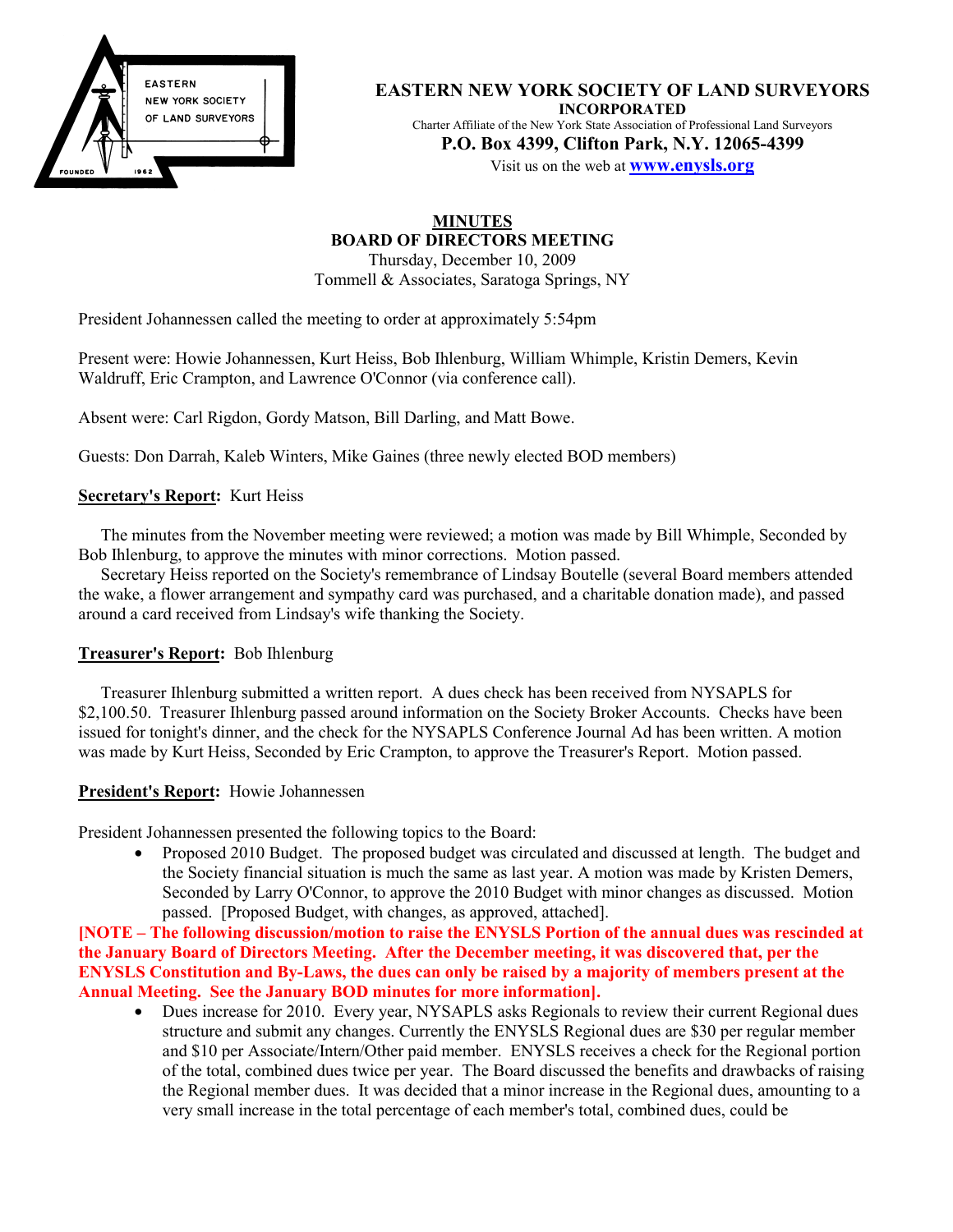shouldered by the members, and would generate a little more income for the Society, and would help us continue our programs and activities, and help offset the losses at each dinner meeting. A motion was made by Bob Ihlenburg, seconded by Kevin Waldruff, to raise the Regional portion of the regular member dues by \$10 per year, and to raise the Regional portion of the associate/intern member dues by \$5 per year, to be submitted to NYSAPLS and to take effect during 2010. Motion passed.

- Chairmen are needed for the Membership Committee and the Public Relations Committee. Kurt Heiss volunteered to chair the Membership Committee, stating that he has been correlating the membership lists already as part of maintaining the Proprietor List and the Ballot Mailing List. President Johannessen will continue to search for a Public Relations Committee Chair.
- President Johannessen has started establishing a Regional Conference Committee for the 2012 Conference. The following have volunteered so far: Bill Whimple, Jody Lounsbury, Brian Magee, Larry O'Connor and Mike Gaines. President Johannessen will continue to search for additional volunteers, and appoint a Chair when appropriate.
- Due to the current economy, NYSAPLS has once again voted to continue to waive the late fee for late-renewing members.

**Executive Vice-President's Report:** Gordy Matson: No Report

**Vice-President's Report:** Kevin Waldruff – Nothing to Report

## **Committee Reports:**

-----Standing Committees-----

Constitution & By-Laws: Bob Ihlenburg – Nothing to Report

Scholastic Development: Kristin Demers:

- Scholarship: Interviews were held in November. There were 2 applications from the Ranger School, 3 from Paul Smiths, 6 or 7 from Alfred, and none from Mohawk Valley or Hudson Valley. The committee is planning to meet soon to award scholarships.
- Shadow Day: It may be possible to receive some compensation from Paul Smiths for the 2009 Shadow Day. The academic calendar has changed again which will allow Shadow Day to be held in conjunction with a Dinner Meeting as in past years, making it easier and more financially feasible for ENYSLS to participate.
- The committee is planning a 50/50 raffle for the January Meeting.

### Ethics and Business Practices: Don Darrah:

- The committee is still looking into the issue of Foresters marking property lines.
- The NYS Bar Association is circulating a brochure for homebuyers detailing issues surrounding purchasing a house, and recommending necessary tasks in the process and professionals to be involved in the process (Title Search, Realtor, etc . . ). Land Surveyors are not mentioned in the brochure. President Johannessen will show the brochure to NYSAPLS and see if they want to contact the Bar Association to discuss the issue and suggest they include information on Land Surveying in the next version of the brochure.

Continuing Education: Jody Lounsbury – Verbal Report presented by Bill Whimple:

## **EASTERN NEW YORK SOCIETY OF LAND SURVEYORS, INC.**

| President: C. Howard Johannessen    | <b>Matthew Bowe</b>            | 2010 | <b>Bill Darling</b> | 2011 | C. Howard Johannessen | 2012                                    |
|-------------------------------------|--------------------------------|------|---------------------|------|-----------------------|-----------------------------------------|
| Exec. Vice-President: Gordon Matson | Kevin Waldruff                 | 2010 | Kurt Heiss          | 2011 | <b>Gordon Matson</b>  | 2012                                    |
| Vice-President: Kevin Waldruff      | William Whimple 2010           |      | Robert J. Ihlenburg | 2011 | Lawrence J. O'Connor  | 2012                                    |
| Secretary: Kurt Heiss               | Eric Crampton 2010 Carl Rigdon |      |                     | 2011 | <b>Kristin Demers</b> | 2012                                    |
| Treasurer: Robert J. Ihlenburg      |                                |      |                     |      |                       | <b>Past President - William Whimple</b> |
|                                     |                                |      |                     |      |                       |                                         |

**Director N.Y. State Assoc. of Professional Land Surveyors - C. Howard Johannessen (518) 439-9981 Director N.Y. State Assoc. of Professional Land Surveyors - Gordon Matson (518) 783-6054** President's Address - P.O. Box 454, West Sand Lake, NY 12196 - cjohannessen@nycap.rr.com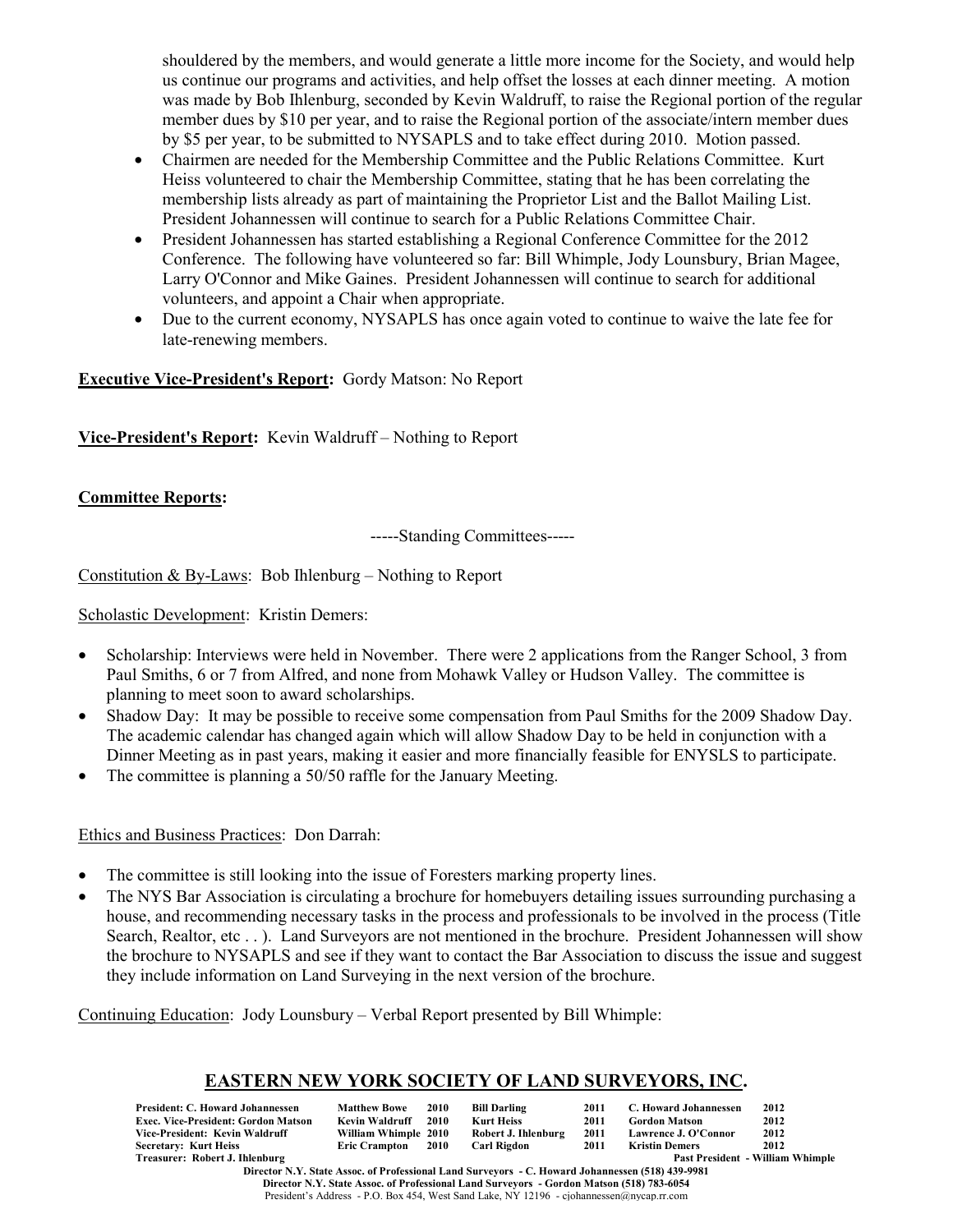The committee is continuing to search for members to provide one-hour courses at the dinner meeting. The Board held a short discussion of the pricing options for offering said courses at the member meetings.

Finance: Bill Darling – No Report.

Membership: Kurt Heiss:

NYSAPLS recently sent around an updated list of paid members. Many lapsed members are now up-to-date with their dues, probably due to the upcoming conference. Kurt Heiss will update the ENYSLS membership list based on this updated paid list.

Legislative: Larry O'Connor – Nothing to Report

Program: Bill Whimple:

The January meeting will be at Moscatiello's, and Kevin is still attempting to arrange for a talk on Debt Collections.

Public Relations:

Alternatives to the Home Show were again discussed. The deadline for signing up for Engineer's Week is approaching. The Board discussed Engineer's week and it was generally agreed that the timing and manpower required to get involved with Engineer's Week this year was similar to that required for the Home Show, and that the Board had previously decided to take a year off from the Home show, and thus we should not attempt to get involved with Engineer's Week this year for the same reasons.

It was generally agreed that the Board should find a Public Relations Chair, re-establish a Public relations Committee, and have that committee report to the Board (as do other committees) with their options and recommendations for future participation in trade shows and society conferences (such as the Home Show and Engineer's Week). President Johannessen will continue to look for a Public Relations Chair and make calls for volunteers for a Public Relations Committee.

Technical Information: Eric Crampton – No Report

-----Temporary and Ad-hoc Committees-----

Website and Archival Information: Kurt Heiss – Nothing to Report

### **EASTERN NEW YORK SOCIETY OF LAND SURVEYORS, INC.**

| <b>President: C. Howard Johannessen</b>    | <b>Matthew Bowe</b>  | 2010 | Bill Darling        | 2011 | C. Howard Johannessen | 2012                             |
|--------------------------------------------|----------------------|------|---------------------|------|-----------------------|----------------------------------|
| <b>Exec. Vice-President: Gordon Matson</b> | Kevin Waldruff       | 2010 | Kurt Heiss          | 2011 | <b>Gordon Matson</b>  | 2012                             |
| Vice-President: Kevin Waldruff             | William Whimple 2010 |      | Robert J. Ihlenburg | 2011 | Lawrence J. O'Connor  | 2012                             |
| <b>Secretary: Kurt Heiss</b>               | Eric Crampton 2010   |      | Carl Rigdon         | 2011 | Kristin Demers        | 2012                             |
| Treasurer: Robert J. Ihlenburg             |                      |      |                     |      |                       | Past President - William Whimple |

**Director N.Y. State Assoc. of Professional Land Surveyors - C. Howard Johannessen (518) 439-9981 Director N.Y. State Assoc. of Professional Land Surveyors - Gordon Matson (518) 783-6054** President's Address - P.O. Box 454, West Sand Lake, NY 12196 - cjohannessen@nycap.rr.com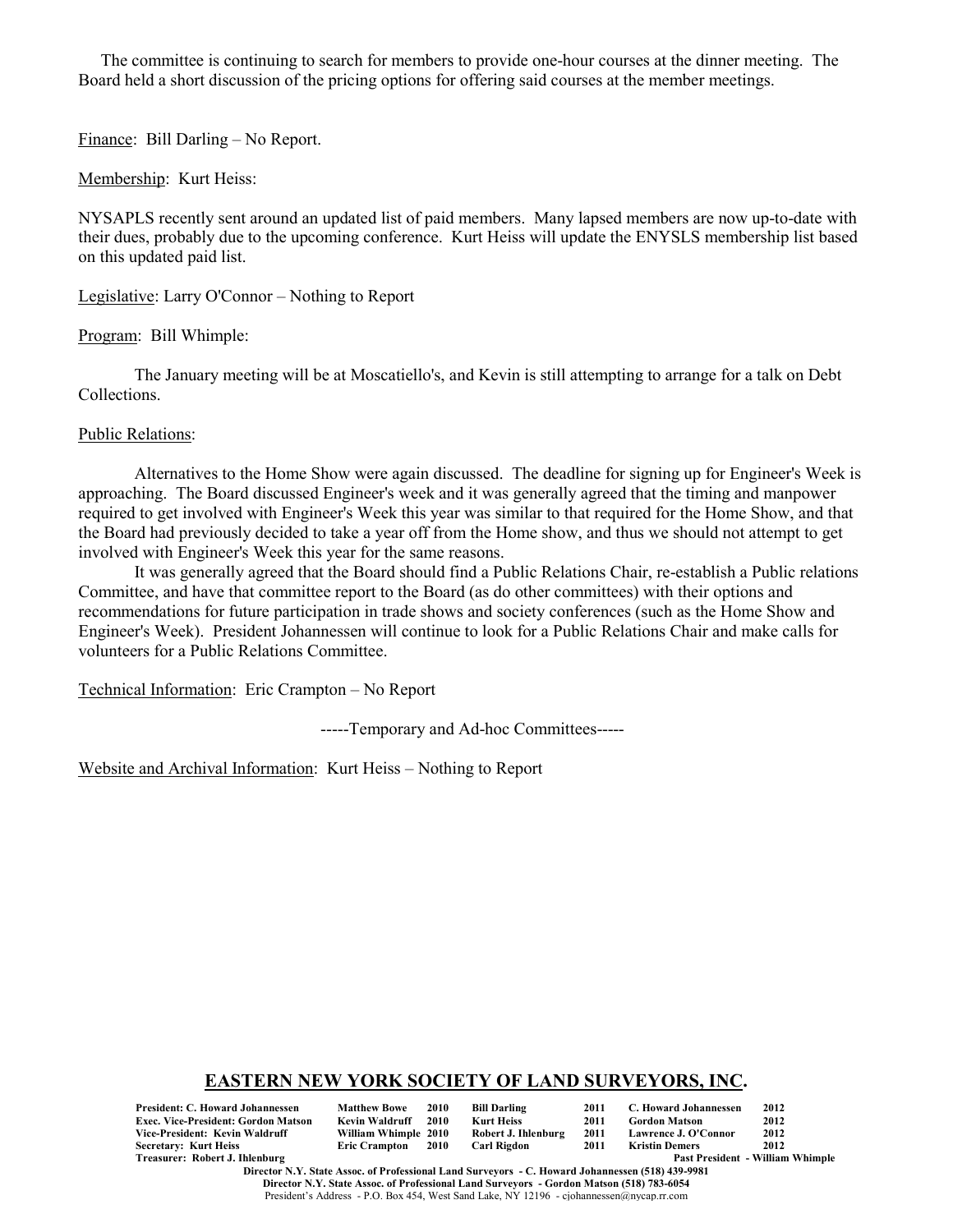#### **Old Business:**

Honorary Members – Secretary Heiss reported on the procedures for making Honorary Members, and submitted a list of suggested Honorary Members. The Board discussed the list and discussed nominating one Honorary Member per year over the upcoming years.

A motion to adjourn was made by Bob Ihlenburg, seconded by Kristin Demers, and the meeting was adjourned at approximately 8:05pm.

**The next meeting of the ENYSLS Board of Directors will be held on Thursday, January 7th, 2010, at Moscatiello's Restaurant, in conjunction with the ENYSLS January Membership Meeting.**

> Respectfully Submitted, **Kurt J. Heiss, L.S. - ENYSLS Secretary** heisskj953@roadrunner.com

As approved, with revisions, by the ENYSLS BOD.

### **EASTERN NEW YORK SOCIETY OF LAND SURVEYORS, INC.**

**President: C. Howard Johannessen Matthew Bowe 2010 Bill Darling 2011 C. Howard Johannessen 2012 Exec. Vice-President: Gordon Matson Kevin Waldruff 2010 Kurt Heiss<br>Vice-President: Kevin Waldruff Milliam Whimple 2010 Robert J. Ihlenburg Vice-President: Kevin Waldruff William Whimple 2010 Robert J. Ihlenburg 2011 Lawrence J. O'Connor 2012 Secretary: Kurt Heiss<br>Treasurer: Robert J. Ihlenburg** 

Past President - William Whimple

**Director N.Y. State Assoc. of Professional Land Surveyors - C. Howard Johannessen (518) 439-9981 Director N.Y. State Assoc. of Professional Land Surveyors - Gordon Matson (518) 783-6054** President's Address - P.O. Box 454, West Sand Lake, NY 12196 - cjohannessen@nycap.rr.com